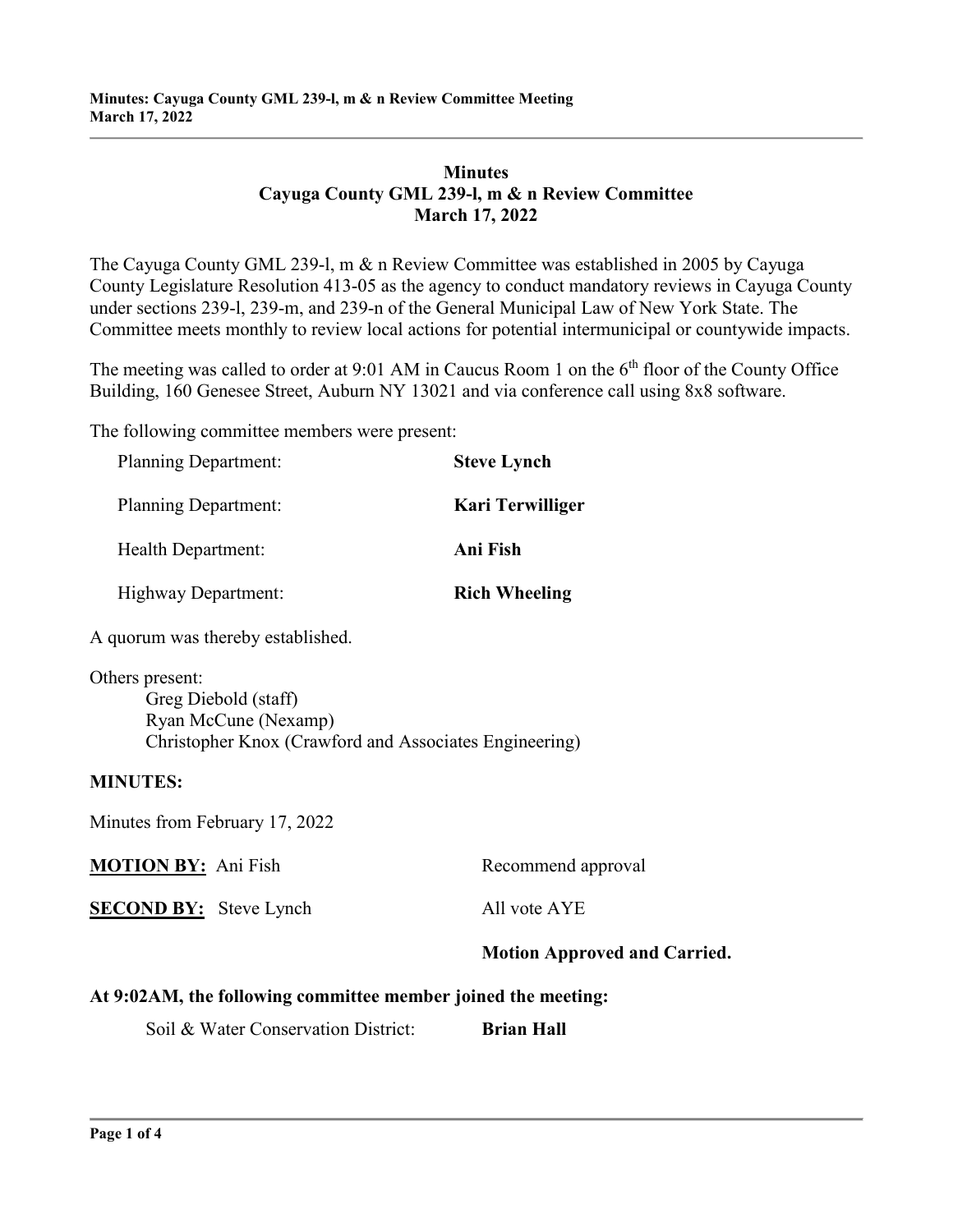## **The following municipal matters were submitted to the Committee for consideration pursuant to New York State General Municipal Law §239-l, m, & n:**

#### **1. Town of Aurelius – Site Plan – Sevior Solar**

The Committee carefully considered the materials provided by the Town related to the proposed solar project. Based on the information submitted, the Committee recommends approving the proposed action without change.

**MOTION BY:** Steve Lynch Recommend approving the proposed action without change, with the following comment:

- *The Planning Board should consider requiring additional vegetative buffer along the north end of the project near the intersection of Route 326 and Sevior Rd, essentially connecting the other two portions, for additional screening from this viewpoint. A detail for the buffer should be provided in the site plan drawing set (including typical planting schedule, spacing, and elevation view).*
- *The Planning Board should also consider requesting a decommissioning plan which incorporates and formalizes a commitment by the applicant and owner to follow the NYSDAM Guidelines for Solar Energy Projects – Construction Mitigation for Agricultural Lands.*
- *The committee recommends that the town engineer closely review the SWPPP and stormwater management plans, especially for the potential flooding and icing concerns along Rt 326 and areas near the intersection of Rt 326 and Sevior Rd.*
- *The committee also recommends that the planning board makes a condition that access to the site for construction must be limited to the Sevior Road access point to the greatest extent possible.*

**SECOND BY:** Kari Terwilliger All vote AYE

# **Motion Approved and Carried.**

# **2. Town of Aurelius – Site Plan – Half Acre Solar**

The Committee carefully considered the materials provided by the Town related to the proposed solar project. Based on the information submitted, the Committee recommends approving the proposed action without change.

**MOTION BY:** Kari Terwilliger Recommend approving the proposed action without change, with the following comment:

• *The Planning Board should consider requiring vegetative buffers along at least the north and east sides of the project due to the wide-open nature of the area and to mitigate any visual*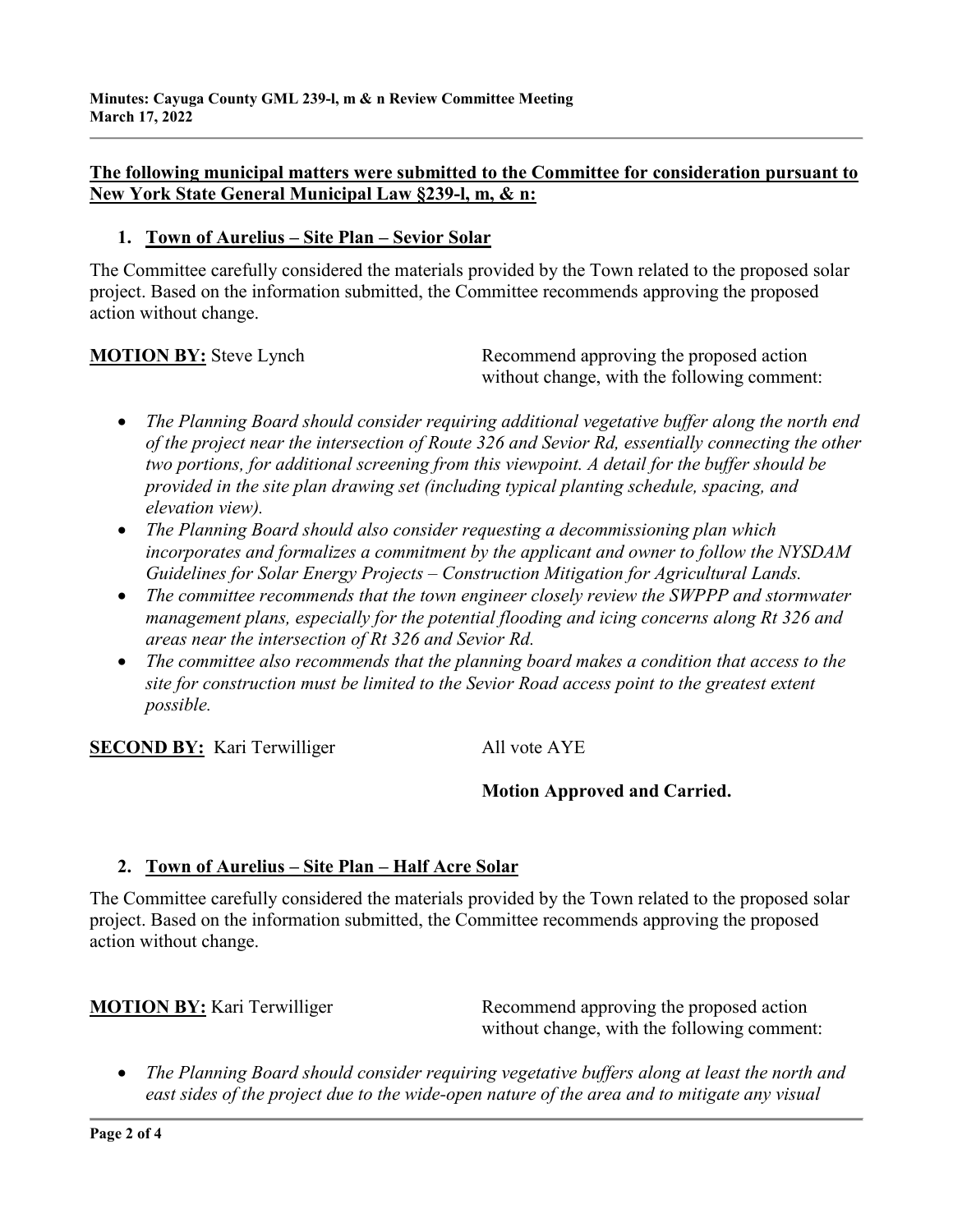*impacts on the rural character of the area. A detail for the buffer should be provided in the site plan drawing set (including typical planting schedule, spacing, and elevation view).*

• *The Planning Board should also consider requesting a decommissioning plan which incorporates and formalizes a commitment by the applicant and owner to follow the NYSDAM Guidelines for Solar Energy Projects – Construction Mitigation for Agricultural Lands.*

**SECOND BY:** Steve Lynch All vote AYE

# **Motion Approved and Carried**

### **At 9:36AM, the following committee member left the meeting and was no longer present:**

Soil & Water Conservation District: **Brian Hall** 

All other committee members remained present, thereby, a quorum was maintained.

### **3. Town of Sennett – Site Plan – Restaurant**

The Committee carefully considered the materials provided by the Town related to the proposed site plan. Based on the information submitted, the Committee determined that the proposed action appears to have no intermunicipal concerns and is of local concern only.

**MOTION BY:** Steve Lynch The proposal appears to have no intermunicipal concerns and is of local concern only. **SECOND BY:** Ani Fish All vote AYE **Motion Approved and Carried**

#### **4. Town of Moravia – Comprehensive Plan**

The Committee carefully considered the materials provided by the Town related to the proposed comprehensive plan. Based on the information submitted, the Committee recommends approving the proposed action without change.

**MOTION BY:** Steve Lynch Recommend approving the proposed action without change.